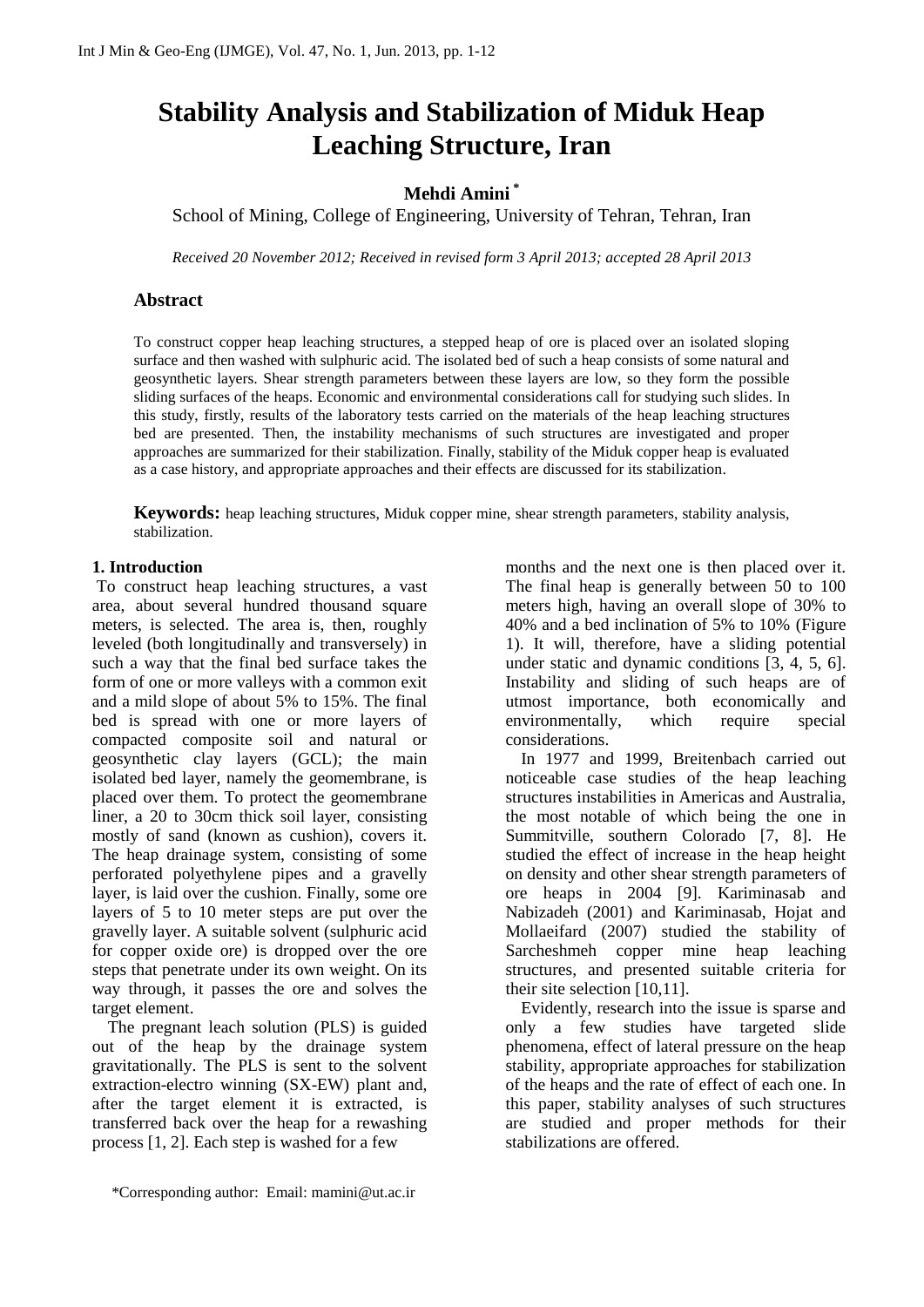

**Figure 1. Heap leaching structure: a) schematic view; b) "Sarcheshmeh" copper heap leaching structure 1**

# **2. Stability analysis of heap leaching structures**

As mentioned earlier, in heap leaching structures, a huge volume of ore is placed over an inclined bed. This bed consists of some natural and synthetic layers. Although heap leaching structures might look like soil slopes at a first glance, there are major differences between the two as follows (Figure 2):

- 1. Contact surfaces of isolated layers of the heap bed have relatively low shear strength parameters, hence slide potentials.
- 2. Geometry and topography of the slide surface are quite distinct and there is no need for geotechnical investigations for its determination.
- 3. The critical slide planes are the contact surfaces of the isolated layers of the heap bed, that is, these surfaces are made before

the establishment of the ore heap and, therefore, these are visible and changeable.

- 4. Since ore heaps are generally established in one valley (or more adjacent valleys with a common exit), lateral pressures on the heap are usually high and, therefore, they should be modeled three-dimensionally.
- 5. The leaching heap is continuously washed by chemical fluids; therefore, it is mostly polluted and can cause serious problems for the environment.
- 6. The stable part of the structure lies beneath the isolated bed; so, one cannot use anchors or bolts for the structure stabilization, because, to fix the anchors, one has to bore holes into the isolated bed and place them in the stable part.
- 7. The isolated surfaces on the slopes of each valley can be considered as two surfaces meeting at the bottom of the valley. The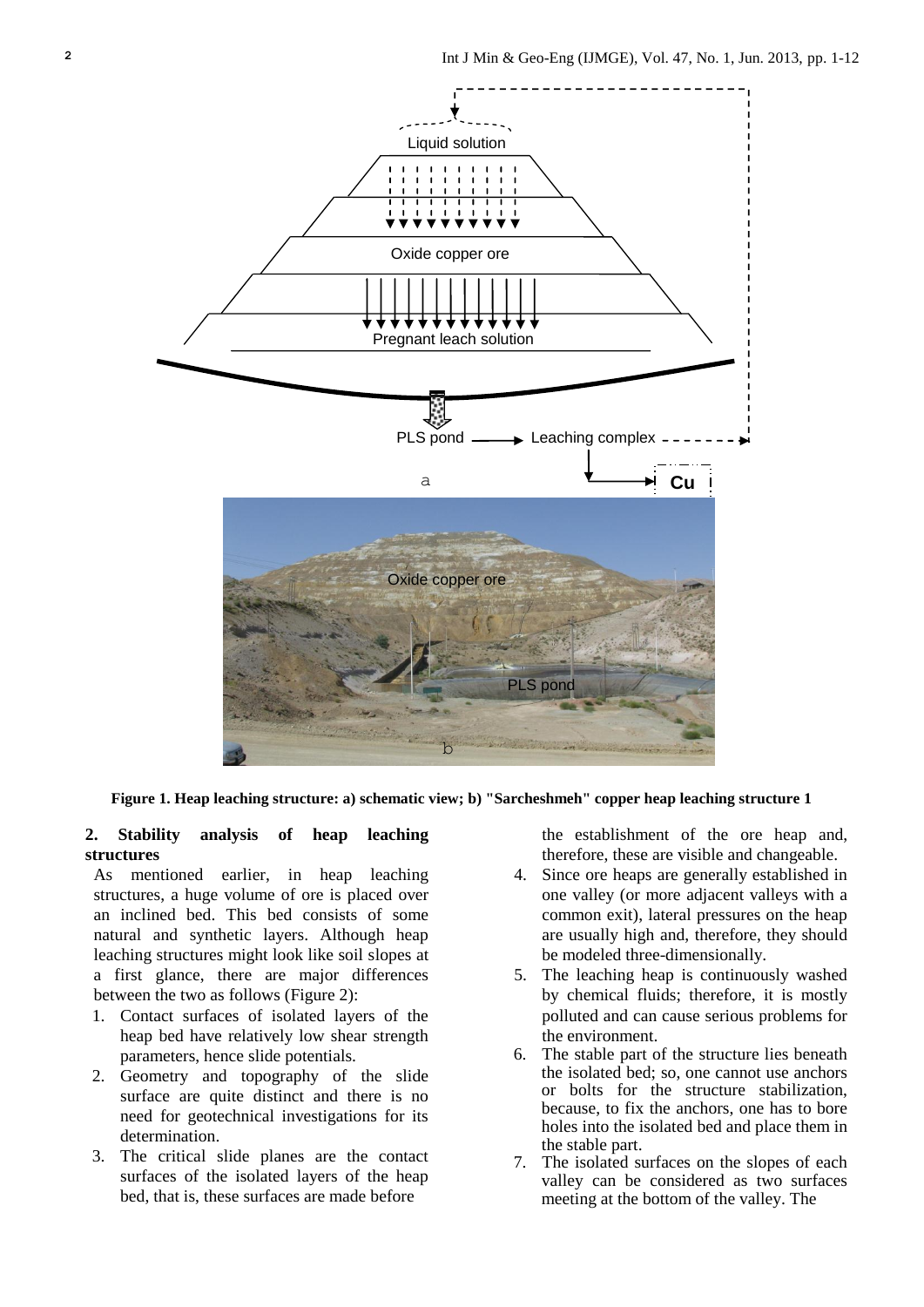

**Figure 2. Isolated layers of Sarcheshmeh copper heap leaching structure 2**

contact line of the two planes has a longitudinal slope, so the sliding block generally moves in a wedge form.

8. Ore heaps have definite fixed compositions and gradations. They are, therefore, homogeneous and their physical and geotechnical parameters can be used more precisely.

It is obvious, then, that instability mechanism of heap leaching structures depends largely on shear strength parameters between the isolated layers of the bed. Much research and many laboratory tests have been carried out to determine the parameters between GCL-geo membrane, compacted cushion–geomembrane,

geomembrane-geotextile [12,13,14]. Table 1 shows the outcomes of some of the researches. It must be noted that these parameters (especially the shear strength parameters between geosynthetic and natural materials) depend also on the type of the material used. It is, therefore, suggested that for each heap new laboratory tests be carried out with the used materials in the same project.

In this research, based on the materials used in Miduk heap leaching structure, new direct shear tests were performed on the materials of the heap bed. The results of these tests are presented in the next section.

| Slide surfaces               | $GM^1$ -CCL <sup>2</sup> |                        | $G$ M-CSL $3$            |                                      | $GM$ - $GT^4$ |                            | $GM-GCL5$                      |                       | Internal parameters of GCL |                                | Ref.   |
|------------------------------|--------------------------|------------------------|--------------------------|--------------------------------------|---------------|----------------------------|--------------------------------|-----------------------|----------------------------|--------------------------------|--------|
| Shear strength<br>parameters | $\phi$<br>(0)            | $\mathcal{C}$<br>(kPa) | $\phi$<br>$\binom{0}{0}$ | $\mathcal{C}_{\mathcal{C}}$<br>(kPa) | $\phi$<br>(0) | $\mathcal{C}_{0}$<br>(kPa) | $\varphi$<br>$\mathcal{L}^{0}$ | $\mathcal C$<br>(kPa) | $\phi$<br>$\binom{0}{0}$   | $\mathcal{C}_{0}^{0}$<br>(kPa) |        |
|                              | 20                       | $\Omega$               | 22                       | $\theta$                             | 16            | $\Omega$                   | 16                             | $\mathbf{0}$          | 6                          | $\theta$                       | $[11]$ |
| $\mathfrak{D}$               | --                       |                        | 19-31                    | $3 - 7$                              | $- -$         |                            |                                |                       |                            |                                | $[7]$  |
| 3                            | 9.5                      | $\Omega$               |                          |                                      |               |                            | 6.5                            |                       |                            |                                | $[9]$  |
| 4                            |                          |                        |                          |                                      |               |                            | 5                              |                       | $4 - 5$                    | 150-165                        | $[10]$ |

**Table 1. Shear strength parameters of the bed layers of heap leaching structures**

1. Geomembrane, 2. Compacted clay layer, 3. Compacted cushion layer, 4.Geotextile 5-Geosynthetic clay layer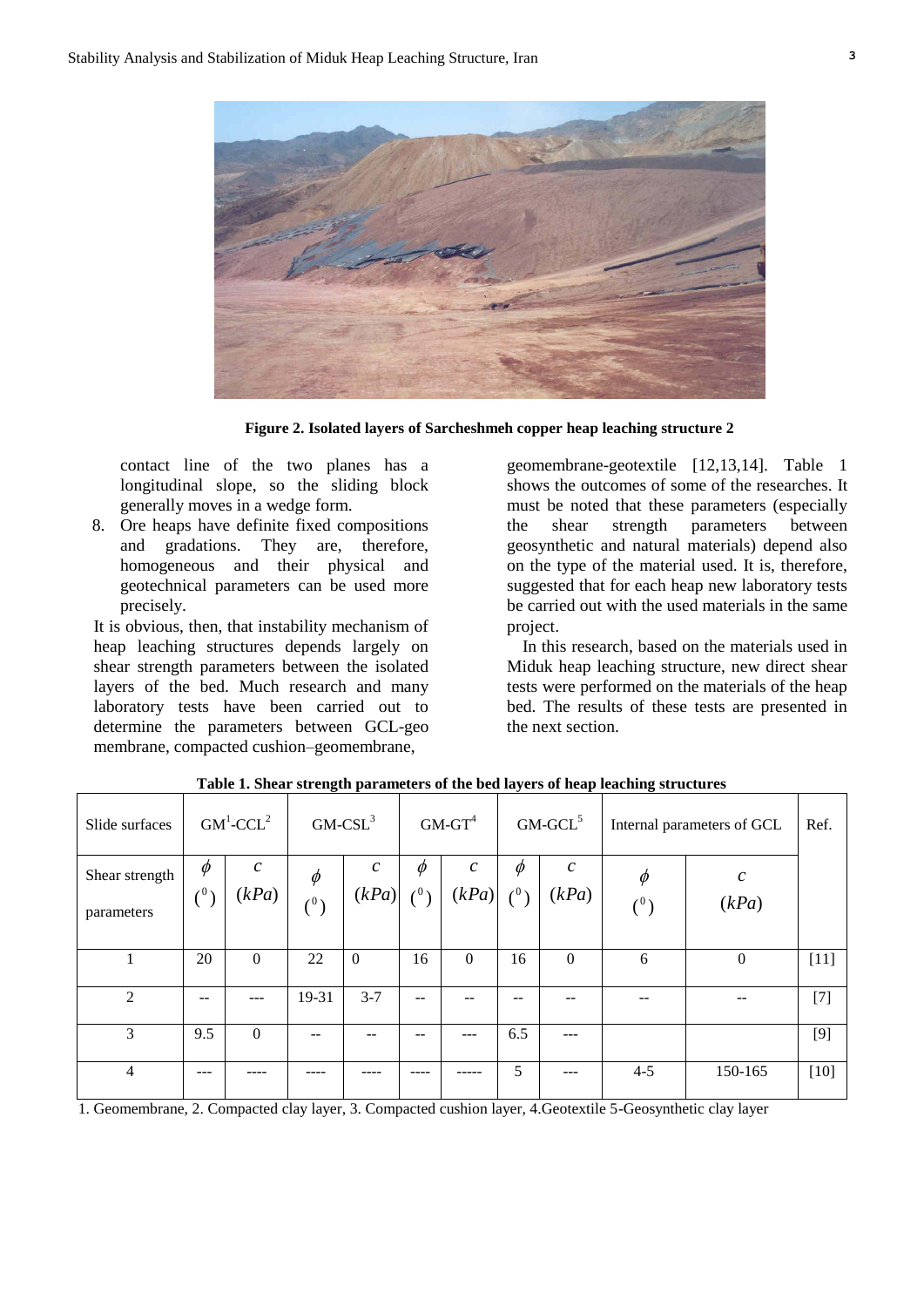#### **2.1. Laboratory test results**

The main objective of these laboratory tests was to find appropriate shear strength parameters of the Miduk heap leaching structure bed layers. The parameters are essential for the design, stability analysis and the stabilization of the heap. In Miduk project, the geomembrane layer is in direct contact with the upper geotextile of GCL  $(NWN270GT)^1$  and the non-compacted cushion. Also, the lower geotextile of GCL  $(WN270GT)^2$  is in direct contract with the compacted fine composite soil. Therefore, the surfaces having sliding potential are those between geotextile–geomembrane, geotextile– compacted fine composite soil layers and the internal sliding of the GCL. The properties and pictures of the materials are presented in Table 2 and Figure 3.

In this study, laboratory tests were carried out in a direct shear machine with a 30×30cm shear

box at the above mentioned boundaries. To do the tests, geosynthetic materials were glued on a piece of wood of the same size but of half the height of the shear box. This piece was then placed at the upper portion of the box. To find the shear strength parameters between geosynthetic materials (GCL– geomembrane), the lower portion of the shear box was prepared like the upper one and the shear tests were done. To find the shear strength parameters between geosynthetic and natural materials (GCL– compacted fine composite soil), the bottom portion of the shear box was filled with soil and compacted with optimum density and water content. Also, to find the GCL internal shear strength parameters, the lower portion of the shear box was filled with a piece of gagged metal plate to create a slide surface between the two layers of geotextile and inside the clay layer. The tests results are shown in Figure 4 and Table 3.



**Figure 3. Photos of the materials used in these laboratory tests.**

i<br>L

<sup>1.</sup> Non-woven needle punched- $270 \text{ gr/m}^2$  geotextile

<sup>2.</sup> Woven needle punched-  $270 \text{ gr/m}^2$  geotextile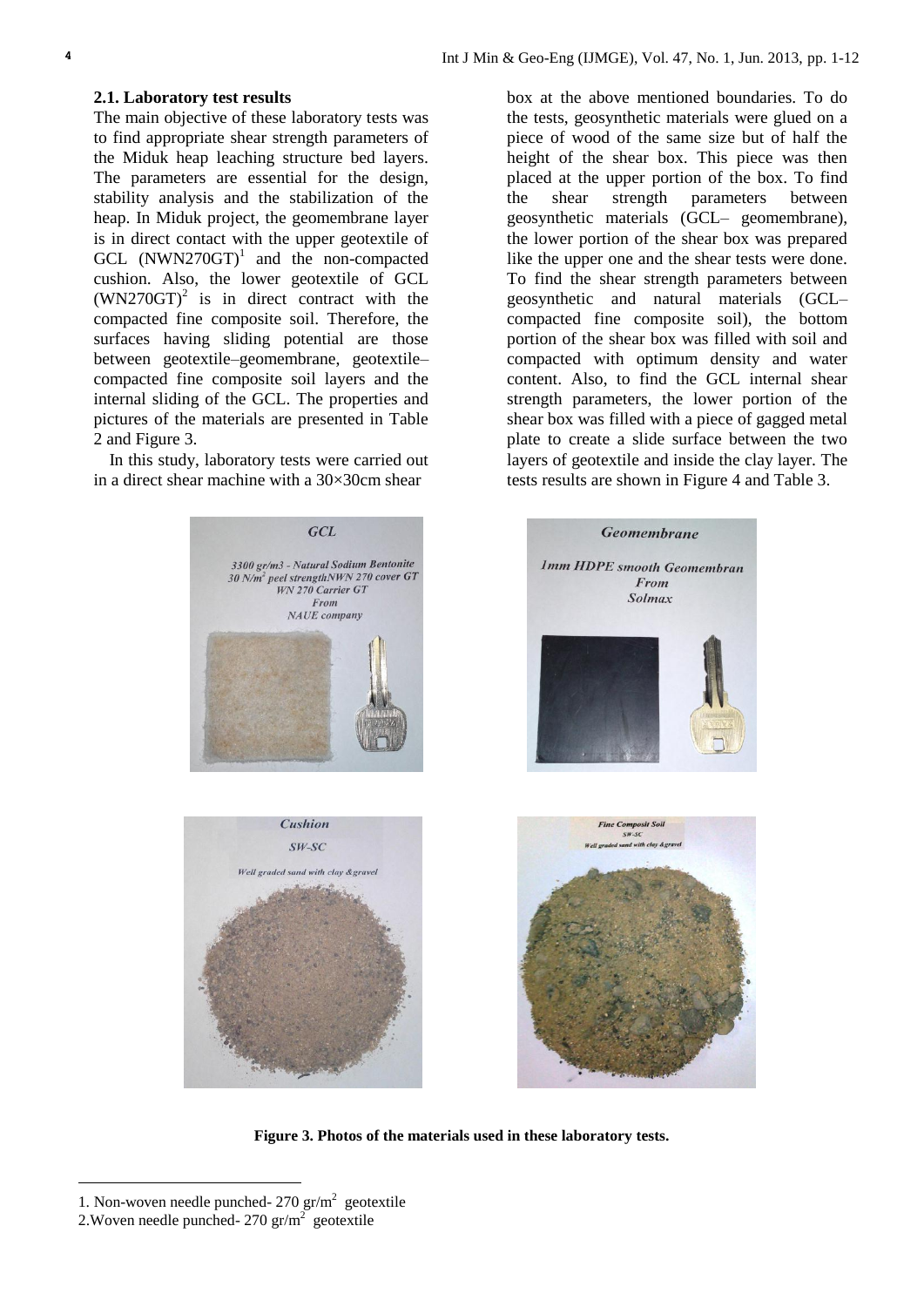| <b>Materials</b>                 | <b>Properties</b>                                                                                                                                |  |  |  |  |  |  |  |  |
|----------------------------------|--------------------------------------------------------------------------------------------------------------------------------------------------|--|--|--|--|--|--|--|--|
| Geomembrane                      | 1mm HDPE smooth Geomembrane from Solmax                                                                                                          |  |  |  |  |  |  |  |  |
| GCL                              | 3300 gr/m <sup>3</sup> – Natural Sodium Bentonite – 30 N/m <sup>2</sup> peel strength – NWN 270 cover GT<br>-WN 270 Carrier GT from NAUE company |  |  |  |  |  |  |  |  |
| Compacted cushion                | $\gamma_{\text{dry}} = 2.01 \text{ gr/cm}^3$ , $\omega\% = 8\%$ , $C_c = 1.5$<br>$C_{\mu}$ = 7, SW – SC, Well graded sand withclay and gravel    |  |  |  |  |  |  |  |  |
| Compacted fine<br>composite soil | $\gamma_{\text{dry}} = 2.01 \text{ gr/cm}^3$ , $\omega\% = 8\%$ , $C_c = 2$<br>$C_{\mu}$ = 8.3 SW – SC, Well graded sand with clay and gravel    |  |  |  |  |  |  |  |  |





**Figure 4. Direct shear tests results of the heap beds materials a) Direct shear test machine for determining shear strength parameters between geosynthetic-soil and geosynthetic-geosynthetic materials, b) Between compacted fine composite soil and GCL, c) Between GCL– GM, d) Internal slide in GCL**

| Table 3. Shear strength parameters of the heap bed layers used in this research |  |
|---------------------------------------------------------------------------------|--|
|---------------------------------------------------------------------------------|--|

| Contact surface              | $GCL-CFCSL1$ |       |                 | GM-GCL   |         | Internal<br>parameters of<br><b>GCL</b> | <b>Remarks</b>                                |  |  |
|------------------------------|--------------|-------|-----------------|----------|---------|-----------------------------------------|-----------------------------------------------|--|--|
| Shear strength<br>parameters | Ф<br>(٥      | (kPa) | Ø<br>$(^\circ)$ | с<br>kPa | Ø<br>٬ο | (kPa)                                   |                                               |  |  |
| Values                       | 16           | 12    | 11              | 0        | h       | 20                                      | The parameters are for residual<br>resistance |  |  |

1. Compacted fine composite soil layer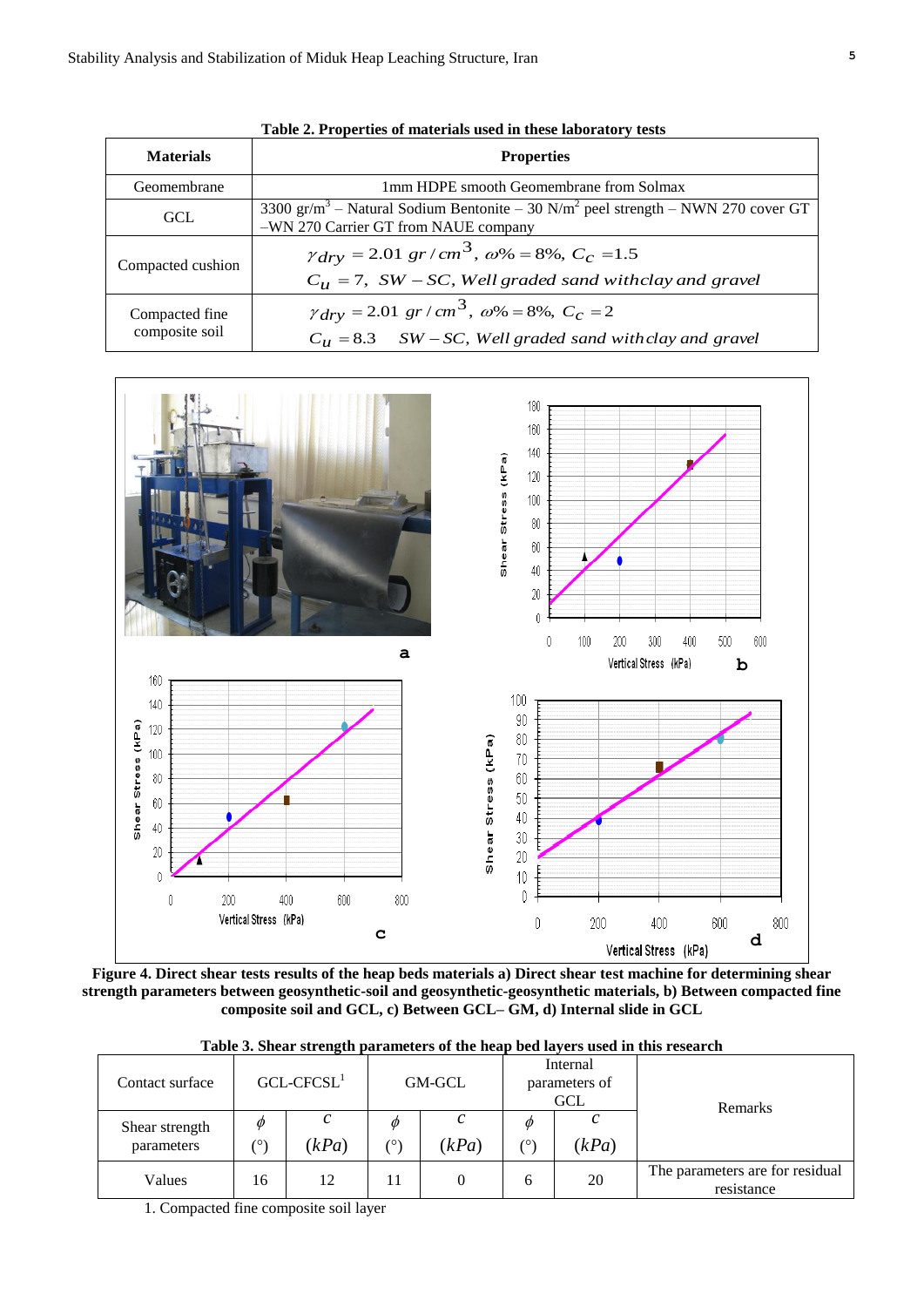Although the contact surfaces of the isolated bed layers of heap leaching structures often form the most critical slide surfaces, there is also possibility of circular failure in ore heaps. In such failures, shear strength parameters of the ore are of utmost importance. It has to be noted that the parameters of the ore heap change with respect to time because it is under chemical reactions with the solvent. In copper leaching structures, the solvent used is sulphuric acid that can change the strength of ore grains by dissolving some of the constituent minerals. Therefore, to analyze possible circular failures in heap leaching structures, use has to be made of long term shear strength parameters of the ore. In-situ laboratory tests on acid washed specimens are usually costly and time consuming because of safety provisions. This is why there have been no specific tests carried out on such materials to find how much the acid can affect the shear strength parameters of the ore heaps. But, personal experiences of the authors and observations of some copper leaching structures show that acid dissolutions cause a reduction in frictional strength and an increase in cohesive strength of the ore heaps. Considering visual description, particle size distribution, in-situ density, "Atterberg" limits and engineering judgment, the following long and short term shear strength parameters are proposed for ore heaps.

# **2.2. Instability mechanisms of heap leaching structures**

As mentioned earlier, heap leaching structures beds are often one or more V shaped valleys, which are filled with ore after they are isolated. Different possible instabilities in such structures may thus be explained as follows:

- a) Circular slide in the ore heap: This instability is similar to usual circular slides in soil and fractured rock slopes. To analyze it, use can be made of known limit equilibrium methods (Bishop, Spencer, Fellenius, …). As stated before, overall slopes of the ore heaps are often  $18^0$  to  $25^0$  and their shear strength parameters are according to Table 4. Using these parameters and limit equilibrium methods, heap leaching structures safety factors against circular slides have been calculated and shown in Figure 5. X and Y axes in this figure show the heap height and the related factor of safety respectively. It can be seen that the safety factor of ordinary heap leaching structures against circular slides under static and dynamic conditions are more than the allowable limits (1.5 for static and 1.2 for dynamic conditions). Circular slides, then, are not considered as serious threats for heap leaching structures.
- b) Multi-planar slides on the heap bed: To form a heap bed, the topography of the natural ground is changed by soil and rock

|           | Assumed and checked by back<br>analysis |        |               |    | Measured and check by back analysis                   |            |                        |           |                                         |                                     |
|-----------|-----------------------------------------|--------|---------------|----|-------------------------------------------------------|------------|------------------------|-----------|-----------------------------------------|-------------------------------------|
| Parameter | $\mathcal{C}$<br>(kPa)                  |        | $\phi(\circ)$ |    | $\left.\frac{\gamma_{\textit{dry}}}{(kN/m^3)}\right $ | $\omega$ % | Soil<br>classification |           | Soil description                        |                                     |
| Time      | $LT\,{}^{_1}$                           | $ST^2$ | LT            | ST |                                                       |            | LT                     | ST        | LT                                      | ST                                  |
| Values    | 100                                     | 20     | 22            | 30 | 17.5                                                  | 13%        | <b>GM</b>              | <b>GP</b> | Silty<br>gravel<br>with<br>some<br>sand | Poorly<br>graded<br>silty<br>gravel |

**Table 4. Suggested long and short term shear strength parameters for ore heap**

1. Long term

2. Short term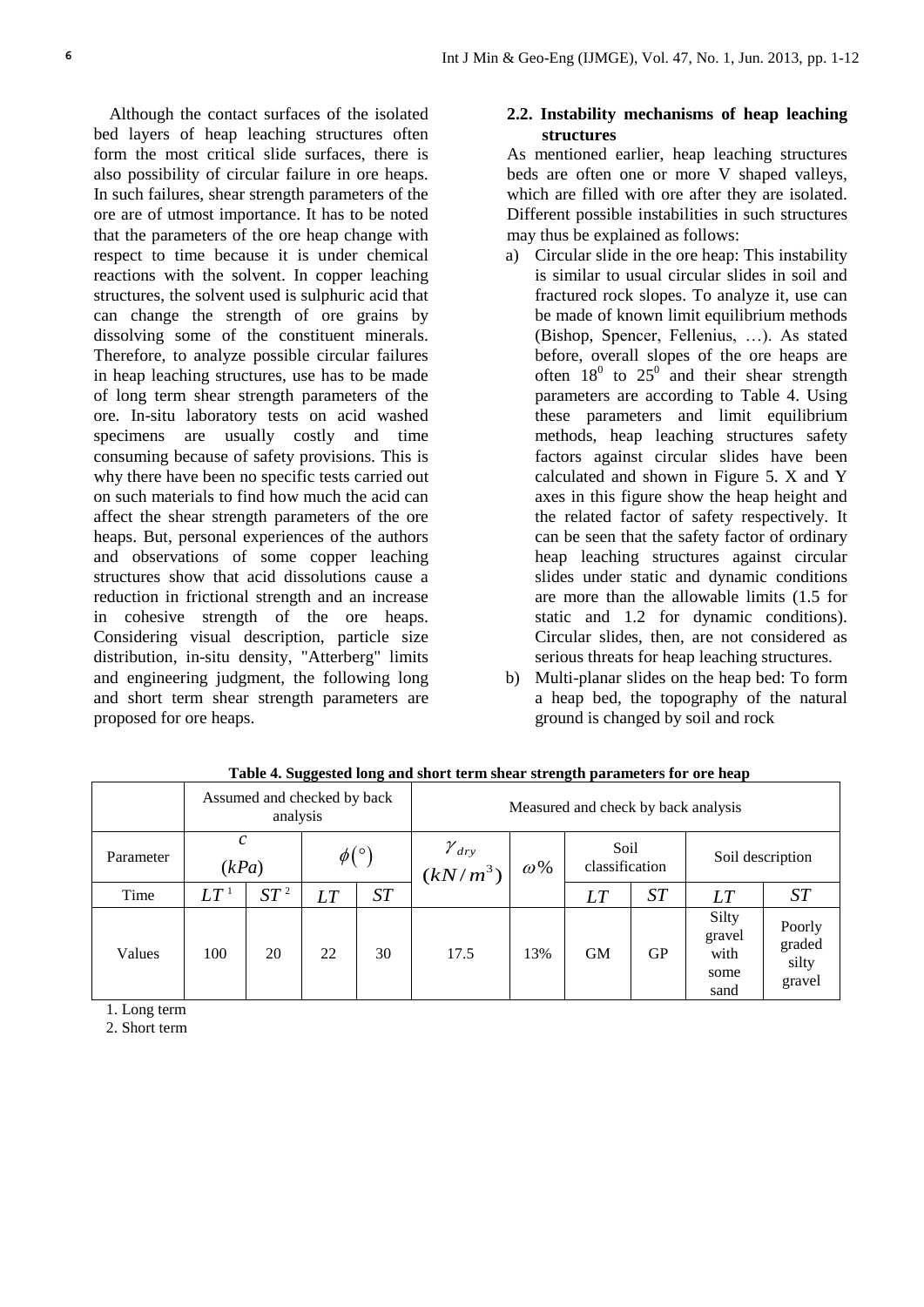

**Figure 5. Heap leaching structures safety factors against circular slide in ore heap**

excavations. Considering the original topography, these excavations can reduce or increase the bed slope. If the heap bed slope is less than 2%, the acid cannot drain gravitationally; and, if the slope is more than 10%, placing protective layers of geomembrane liner and gravelly drainage system over it will not be practical. To drain and guide the PLS from the ore heap to the ponds, the heap bed is selected in one of more valleys having a common exit. In such conditions, in addition to gravelly drainage at the bottom of each valley, use is also made of perforated polyethylene pipes. The acid, after dissolving the copper (i.e. PLS) and reaching the isolated bed, moves towards the bottom of the valley along the transverse slopes gravitationally. At the bottom of the valley, the PLS enters the polyethylene pipes and leaves the heap along the longitudinal slope. Ore heap transverse slide is almost impossible because the ore is placed at the bottom of the valley; therefore, there are no specific restrictions on the choice of transverse slopes as long as the stability is concerned. It has to be kept in mind that

when natural materials (clay, cushion and gravel) are used at the heap bed, their placing on transverse slopes which are more than 10%, will be difficult. But, if geosynthetic materials (GCL, geotoxtile and geodrain) are used, there will not be any specific restrictions on transverse slopes. Under such conditions, transverse slopes can be chosen up to 50%. In all cases, ore heaps are mostly placed in a V shaped valley whose longitudinal slope is less than 10%. The bed slope, of course, usually varies between 2% to 12% at different parts according to the original topography of the site. As shown in Tables 2 and 3, shear strength parameters between isolated bed layers are relatively low; therefore, heap slide between isolated bed layers boundaries is probable. Under these conditions and considering the bed topography, slide may occur in a multi-planar form. To analyze the failure, use can be made of usual soil trench and slope stability analysis methods (analytical or numerical approaches).

c) Multi-planar slides in the ore heap and the isolated bed: This is the most common type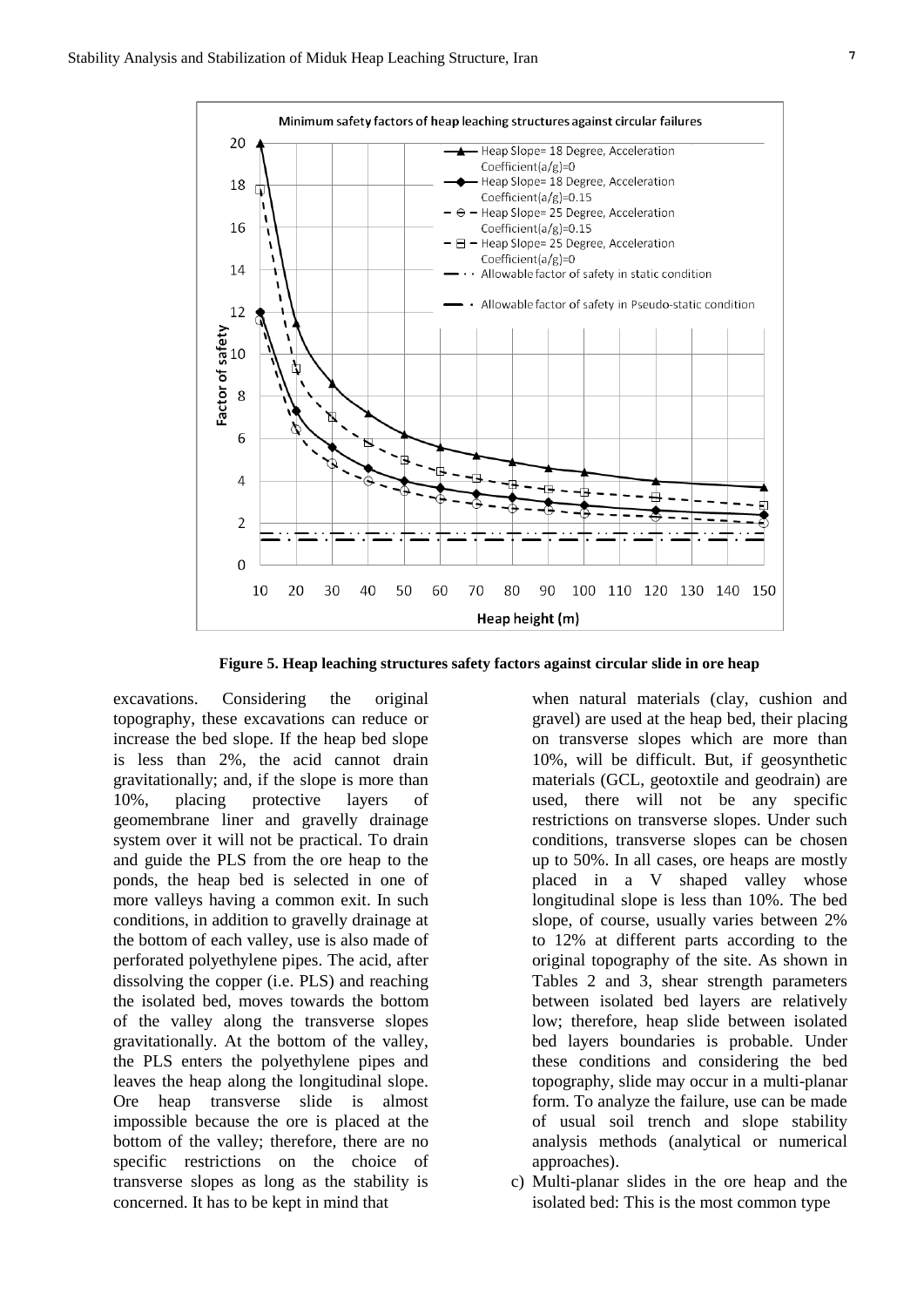of instability in heap leaching structures. In this type, one part of the slide is in the ore heap and the other parts on the surface of the isolated bed. Such slides can be analyzed the same way as multi-planar slides on the heap bed, with the exception that for some parts of the slide, use has to be made of shear strength parameters of the ore heap.

**3. Case study, Miduk heap leaching structure** Miduk heap leaching structure, with an approximate area of 270000 square meters, has been constructed near Miduk copper mine, Kerman. The objective of the hydrometallurgical plant is a yearly production of 5000 tons of cathodic copper, from low grade oxide and sulphuric copper ores of the mine. Because of the mountainous nature of Miduk region, there was no location with a suitable slope (2-10%) near the ore dumps, so the heap site was unwillingly chosen in two neighboring valleys with an average longitudinal slope of 35% and transverse slope of 45%. To construct the heap bedding, use was made of compacted composite soil, GCL, geomembrane liner, uncompacted cushion, gravelly drainage and filter layers. Figure 6 shows the heap bedding layers. Borrow resource of clay was far from the site, so GCL was used instead. As was pointed out in previous sections, if the heap bedding slope is more than 2%, the heap will need stability analysis and, probably, stabilization.

To increase the stability of the heap, the slope of the heap foundation was reduced, as far as possible, by approximately one million  $m<sup>3</sup>$  of earth cut and fill. The slope thus obtained was 19%. Figure 7 shows the topography of the heap bed after the earth work. The analyses carried out on this heap showed that the most critical section for the investigation of the heap stability, is sections A-A. Therefore, the stability analysis results of only this section has been presented in this paper. Figure 8 shows the analysis results of the section found by limit equilibrium methods in static condition. As it can be seen, the minimum safety factor for this heap is below the allowable limit (1.5), so it needs stabilization. The slide critical surface that has a safety factor of 0.88, occurs when the heap construction has been finished. The figure shows the safety factor of other slide surfaces at different stages of the heap utilization. It may be observed that the safety factor of the heap slide, before step 8, is above the allowable limit (1.5).Therefore, under ordinary static conditions, the possibility of its slide is quite low.

With an increase in the heap height, the safety factor decreases and reaches the critical limit of 1 after step 20 has been loaded. It can be concluded that heap slide is possible after the loading of step 8 up to the end of utilization of step 20 (probability of the unexpected happenings like earthquake has not been taken into account).



**Figure 7. Miduk heap foundation topography after earthwork**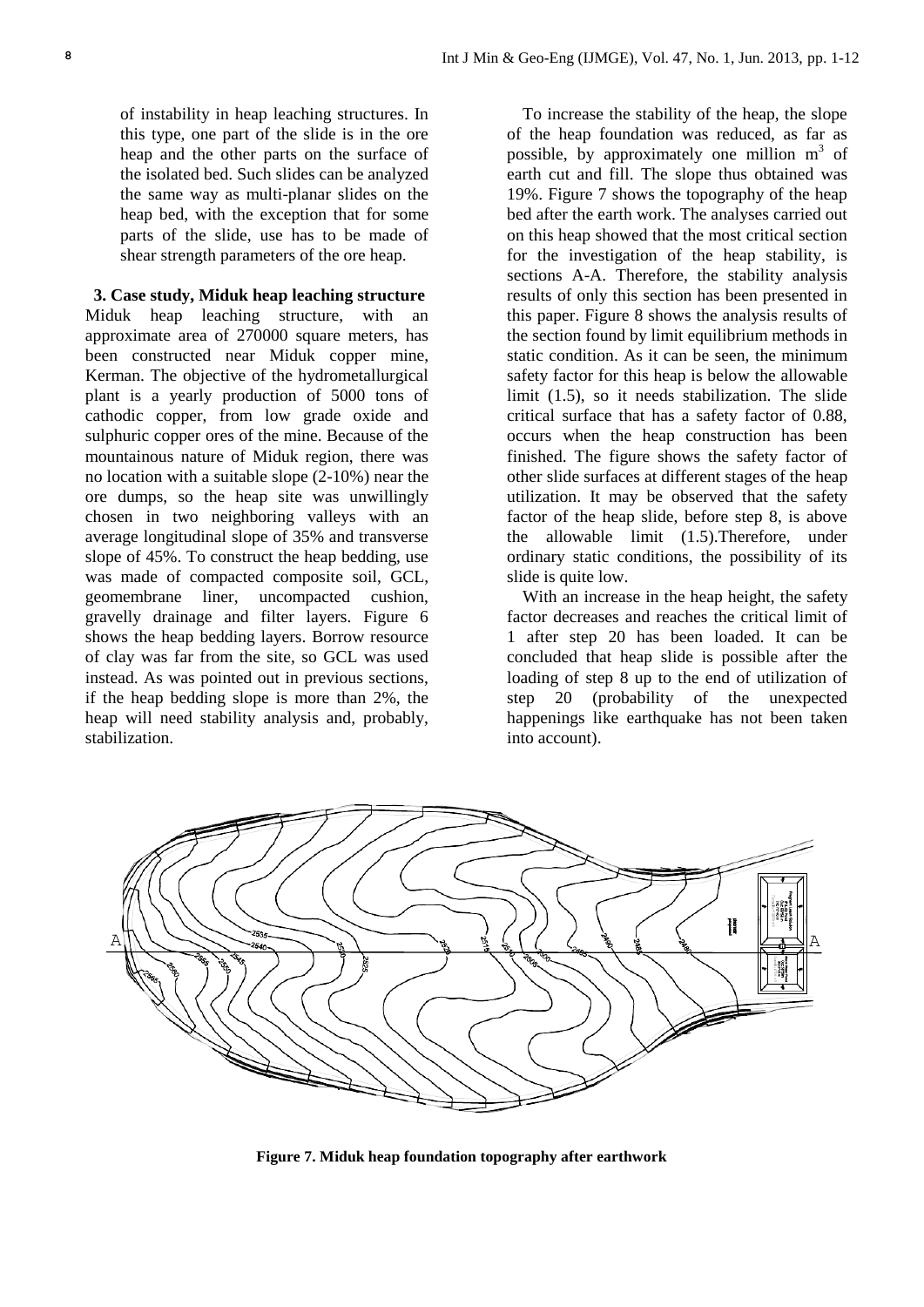

**Figure 8. Stability analysis of Miduk heap after earthwork in A-A section**

More slope reduction of the heap foundation is not economical due to topographical problems that cause enormous increase in the volume of earthwork. So, the following simultaneous approaches were suggested to increase the stability of the heap (Figure 9):

- 1. Construction of toe berm at the heap toe.
- 2. Construction of some internal berms inside the heap.
- 3. Stairing of GCL placement at the first 100 to 200 meters of the heap bedding.
- 4. Construction of three 40- meter safety berms in the ore heap at places where the slope of heap foundation increases.

To determine the effects of the above approaches on the improvement of the stability of Miduk heap leaching structure, section A-A was reanalyzed under new conditions. The results under static and dynamic conditions are shown in Figure 10. It can be observed that, by using these methods, the minimum safety factor of the heap slide has exceeded the allowable limit (1.25 for static and 1.2 for dynamic conditions) which guarantees the structure stability.

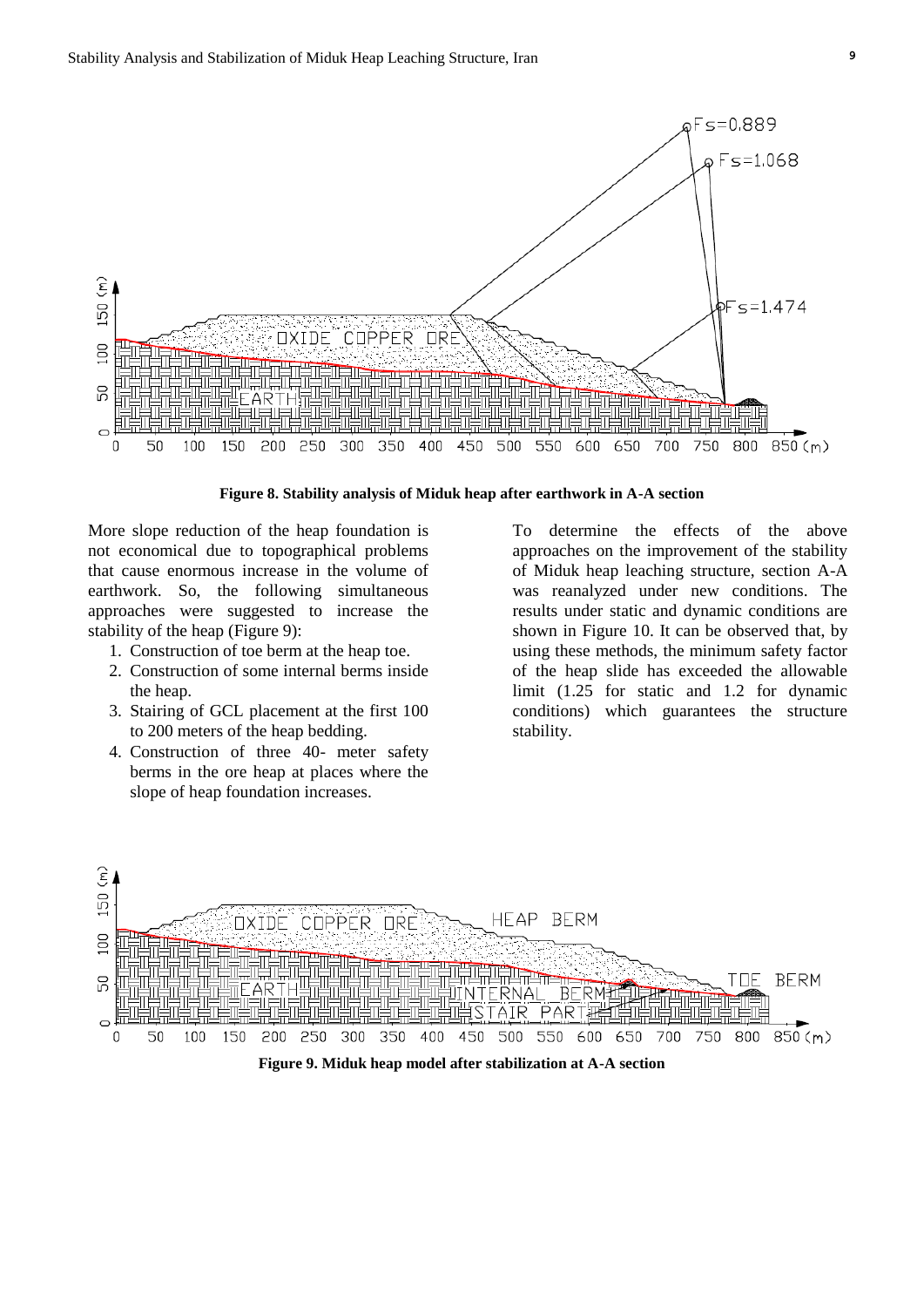

**Figure 10. Stability analysis for Miduk heap after stabilization at section A-A a) static b) dynamic**

## **5. Conclusions**

In this paper, possible instabilities in heap leaching structures were studied. Investigations showed that the structures are mostly stable against circular failures in the ore heap. The most critical slide surfaces in such structures are the internal slides in the GCL layer and the boundary of GCL-GM. For their stability analysis, use may be made of the common methods used for soil slopes. If the safety factor of the heap leaching structure against multi-planar slides (in the bed isolated surfaces) is less than the allowable limit, it can be improved by slope reduction of heap foundation, toe berms, internal berms, internal trenches, safety berms, stairing the heap bed and using textured liners. Stability analysis of Miduk heap leaching structure showed that the safety factor of the heap can reach the allowable limits with a reduction in the foundation slope, construction of some internal berms, stairing some portion of the foundation and constructing some safety berms in the ore heap.

## **References**

- [1] A. Majdi, M. Amini, S. Kariminasab, (2007). Adequate drainage system design for heap leaching structures, J. Hazmat., 147, 288– 296.
- [2] A. Majdi, M. Amini, A. Amini, (2009). An investigation on mechanism of acid drain in heap leaching structures, J. Hazmat., 165, 1098–1108
- [3] M. Amini Chermahini, M. Torabi, S. Kariminasab, (2003). Investigation on possible replacement of cushion layer by geotextile in heap structure at Sarcheshmeh copper mine, Copper Research Development Centre, Kerman, Iran, 54 pages.
- [4] T. Richard, E.S. Mark, (2004). State of the practice review of heap leach pad design issues, 22,555–568.
- [5] J.F. Lupo, (2010). Liner system design for heap leach pads, Geotextiles and Geomembranes, 28, 163–173.
- [6] J.F. Lupo, (2007). Geosynthetic design and construction approaches in the mining industry, Geotextiles and Geomembranes 25, 96–108.